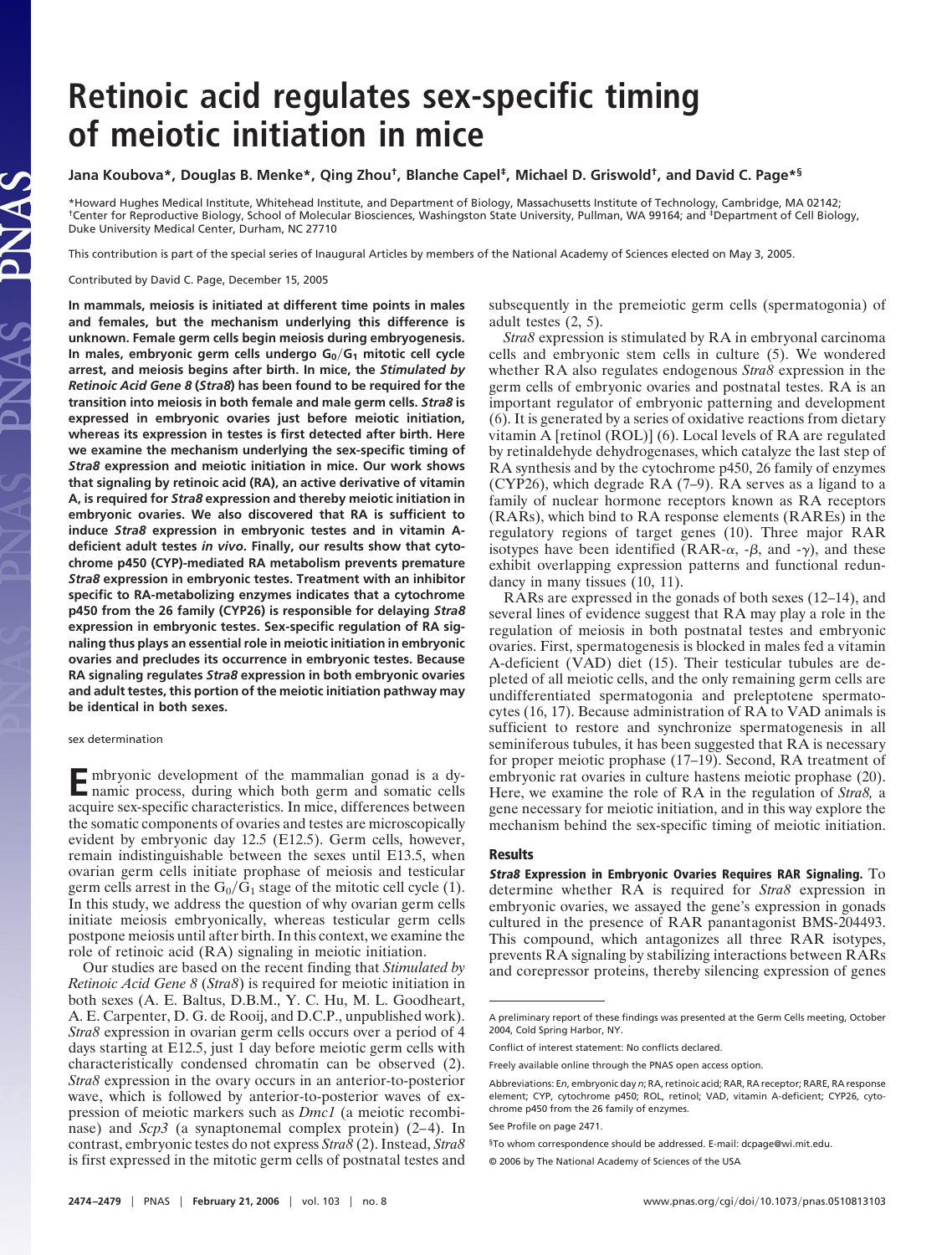**DEVELOPMENTAL DEVELOPMENTAL**<br>BIOLOGY



**Fig. 1.** RAR signaling is required for *Stra8* expression in embryonic ovaries. (*A* and *B*) Whole-mount *in situ* hybridization with *Stra8* probe in gonads dissected at E11.5 and cultured for 2 days (*A*) in control medium or (*B*) with RAR panantagonist BMS-204493. (*C*) Whole-mount *in situ* hybridization with *Oct4* probe in gonads dissected at E11.5 and cultured for 2 days with BMS-204493. (*D-F*) Photomicrographs of hematoxylin/eosin-stained sections of (*D*) wildtype ovary dissected at E11.5 and cultured for 4 days in control medium or (*E* and *F*) *Stra8* - / - ovaries cultured (*E*) in control medium or (*F*) with RA. The long arrow indicates representative cell with meiotic prophase condensation (*D*). We observed a few pyknotic nuclei in all samples (*D–F*, short arrows).

normally up-regulated by RA (21). Ovaries dissected at E11.5 and cultured for 2 days in control medium expressed *Stra8*, whereas testes did not (Fig. 1*A*), recapitulating the endogenous expression pattern. In contrast, ovaries cultured in the presence of RAR antagonist BMS-204493 did not express *Stra8* (Fig. 1*B*), although expression of a control germ cell marker, *Oct4*, was maintained (Fig. 1*C*). We conclude that RAR signaling is required for *Stra8* expression in embryonic ovaries.

These results, taken together with the observation that *Stra8* is required for meiotic initiation in embryonic ovaries *in vivo* (A. E. Baltus, D.B.M., Y. C. Hu, M. L. Goodheart, A. E. Carpenter, D. G. de Rooij, and D.C.P., unpublished work), imply that meiotic initiation there requires RAR signaling. To confirm that RA acts through *Stra8* to induce meiotic prophase condensation in embryonic ovaries, we cultured  $Stra\overline{8} - \overline{/-}$  ovaries with and without RA. As expected, germ cells in wild-type ovaries dissected at E11.5 and cultured for 4 days in control medium displayed chromatin condensation (Fig. 1*D*), indicative of early meiotic prophase (20, 22). No such condensation was observed in *Stra8*  $-/-$  ovaries cultured in control medium (Fig. 1*E*) or with RA (Fig. 1*F*). Thus, RA failed to rescue the loss of meiotic prophase condensation in  $Strab - / -$  ovaries. We conclude that RA induction of *Stra8* expression in ovarian germ cells is essential to achieve the chromatin condensation of meiotic prophase.

**Exogenous RA Induces Stra8 Expression in Embryonic Testes.** Testicular germ cells do not express *Stra8* until after birth (2), despite the fact that testicular cells express RARs during embryonic development (13). Perhaps the germ cells of embryonic testes are not exposed to RA *in vivo*. To determine whether exogenous RA can induce *Stra8* expression in embryonic testes, we assayed the gene's expression in gonads cultured with RA added to the medium. As expected, testes dissected at E12.5 and cultured for 2 days in control medium expressed no *Stra8* (Fig. 2*A*). By contrast, testes cultured with RA displayed abundant expression of *Stra8* (Fig. 2*B*).

Although this RA-induced expression of *Stra8* appeared to be limited to embryonic testis cords, we wanted to determine whether it was restricted to germ cells, where *Stra8* is normally expressed in adult testes and embryonic ovaries. Embryonic gonads were depleted of germ cells by busulfan treatment (23)



**Fig. 2.** RA and agonists to all three RARs induce *Stra8* expression in testes. Whole-mount *in situ* hybridization with *Stra8* probe in gonads dissected at E12.5 and cultured for 2 days (*A*) in control medium, (*B*) with RA, (*C*) with RA after busulfan treatment, (D) with RAR-α agonist BMS-194753, (E) with RAR-β agonist BMS-213309, or  $(F)$  with RAR- $\gamma$  agonist BMS-270394.

and then cultured with RA added to the medium. *Stra8* expression was lost in both embryonic testes and ovaries treated in this manner (Fig. 2*C*). The simplest interpretation of these findings is that RA signaling induces *Stra8* expression only in the germ cell lineage. (Although less likely, we cannot exclude the possibility that, in this experimental context, *Stra8* is expressed in somatic cells, but only in the presence of germ cells.) Similar experiments were performed with testes from  $W/W$ <sup>*v*</sup> embryos, which are severely depleted of germ cells due to a point mutation in the c-kit tyrosine kinase receptor (24). Like busulfan-treated testes, testes from  $W/W$ <sup>*v*</sup> embryos failed to express *Stra8* when cultured with RA (data not shown). Again, the simplest interpretation of these findings is that exogenous RA induces *Stra8* expression in the germ cells but not in the somatic cells of embryonic testes.

In rats, all three *RAR* isotypes are known to be expressed in embryonic testes (13, 25), and, in theory, any one might mediate the premature induction of *Stra8* observed in mouse embryonic testes treated with exogenous RA. To address this question empirically, we cultured embryonic gonads in the presence of RAR agonists selective for each of the three RAR isotypes: BMS-194753 (RAR- $\alpha$ ), BMS-213309 (RAR- $\beta$ ), and BMS-270394 ( $RAR-\gamma$ ). Treatment with any of these selective  $RAR$ agonists induced *Stra8* expression in embryonic testes (Fig. 2 *D–F*). These results suggest that, in embryonic testes, all three RAR isotypes are capable of activating *Stra8* transcription.

**RA Induces Stra8 Expression in VAD Adult Testes.** Does RA also regulate *Stra8* expression in the premeiotic cells of adult testes? If so, we might expect *Stra8* expression to be low in the testes of VAD male mice but to increase after injection of such mice with ROL (vitamin A), the precursor of RA. To test this prediction, we removed a single testis from each of several adult VAD males, after which each of the mice was injected with all-trans ROL in oil or with oil alone. The second testis from each animal was harvested 24 h later, and *Stra8* transcript levels, pre- and postinjection, were compared by quantitative RT-PCR. *Stra8* expression increased dramatically in the testes of VAD males after injection of ROL but not after injection of oil alone (Fig.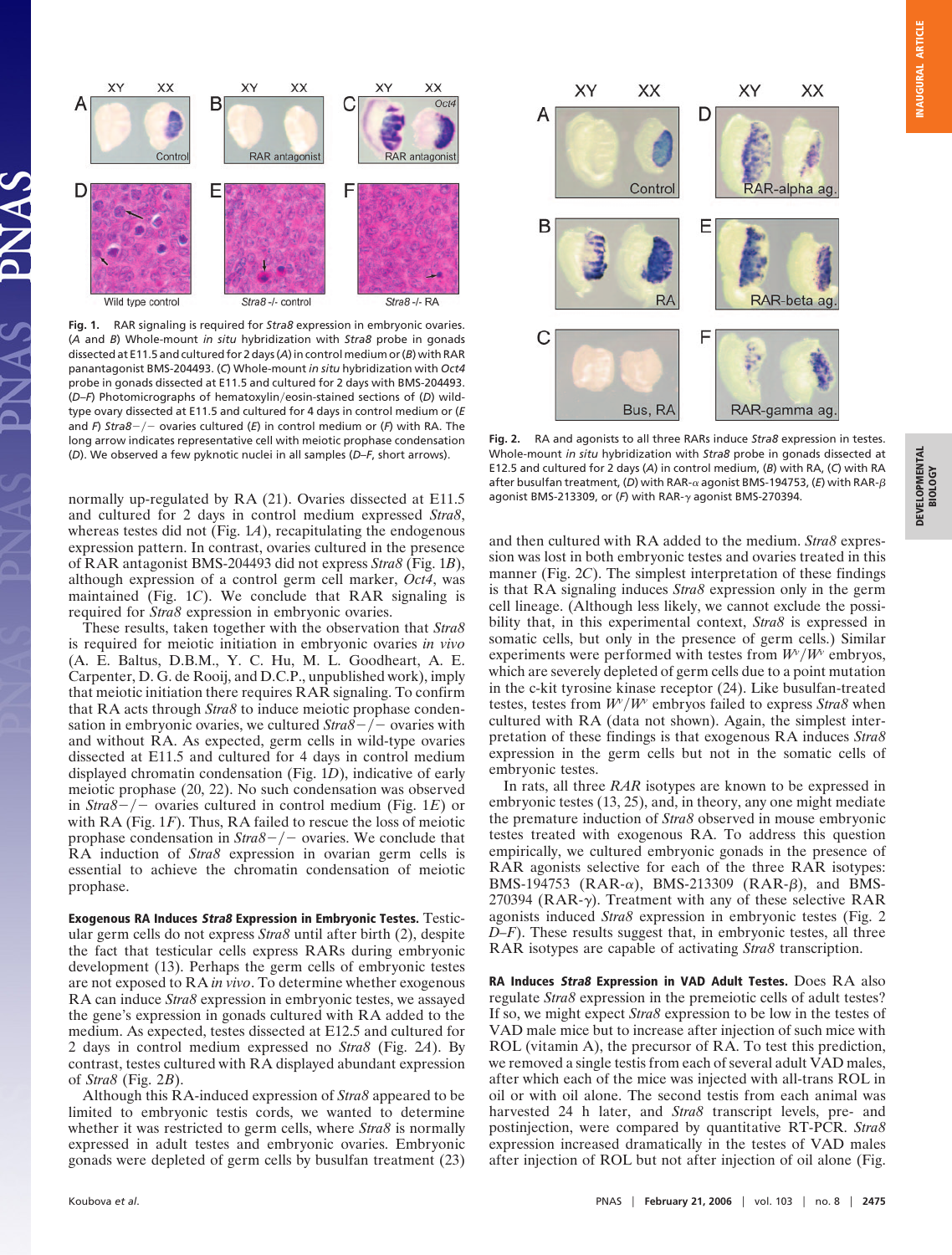

**Fig. 3.** Quantitative RT-PCR analysis of *Stra8* expression in ROL-injected or control (oil-injected) adult VAD testes compared to preinjection, contralateral testes. (Error bars indicate standard deviation;  $P < 0.022$ , paired t test, two sided.)

3). This result demonstrates that RA signaling can induce *Stra8* expression in adult testes *in vivo* and thus represents a shared element of the regulatory pathway required for meiotic initiation in adult testes and embryonic ovaries.

**CYP-Mediated Metabolism of RA Prevents Stra8 Expression in Embry-**

**onic Testes.** The absence of *Stra8* expression in embryonic testes *in vivo* implies that RA signaling there differs from that in embryonic ovaries. In theory, embryonic testes might synthesize less RA, metabolize RA more efficiently, or both. Lower levels of RA synthesis in embryonic testes have not been reported. However, several CYP enzymes, including some that may degrade RA, are known to be expressed in embryonic testes but not embryonic ovaries (26–28). One of these CYP enzymes could metabolize RA and thereby shield testicular germ cells from RA signaling.

To determine whether a testis-specific CYP enzyme could be responsible for the lack of *Stra8* expression in embryonic testes, we assayed *Stra8* expression in gonads cultured in the presence of ketoconazole, a potent but nonspecific CYP inhibitor (29, 30). As expected, testes dissected at E12.5 and cultured for 2 days in control medium did not express *Stra8* (Fig. 4*A*). However, embryonic testes cultured in the presence of ketoconazole displayed robust expression of *Stra8* (Fig. 4*B*). Ketoconazole had no detectable effect on embryonic ovaries. Busulfan-treated testes failed to express *Stra8* after treatment with ketoconazole (Fig. 4*C*), suggesting that ketoconazole induced *Stra8* expression only in germ cells.

Given the diversity of CYP enzymes inhibited by ketoconazole, it was important to confirm that the compound's effects on *Stra8* expression required RAR activation. Accordingly, we dissected testes at E12.5 and cultured them for 2 days in the presence of both ketoconazole and RAR panantagonist BMS-204493. As expected, the RAR antagonist blocked the effect of ketoconazole in embryonic testes (Fig. 4*D*). This dual treatment was not toxic to germ cells, as judged by expression of the germ cell marker *Oct4* (Fig. 4*E*). Taken together, the experiments involving ketoconazole strongly suggest that, in embryonic testes, germ-cell transcription of *Stra8* is prevented by a CYP enzyme that metabolizes RA.

**Implicating the CYP26 Family in RA Degradation in Embryonic Testes.** Several CYP enzymes are capable of metabolizing RA, but enzymes of the CYP26 family are particularly specific and efficient (31). Although ketoconazole is a nonspecific inhibitor of CYP enzymes, the compound R115866 is a highly selective inhibitor of CYP26-mediated metabolism of RA *in vivo* (32). To test whether CYP26-mediated RA metabolism in embryonic testes prevents *Stra8* expression, we dissected embryonic gonads



**Fig. 4.** CYP26 activity prevents *Stra8* expression in embryonic testes. (*A–D* and *F–I*) Whole-mount *in situ* hybridization with *Stra8* probe in gonads dissected at E12.5 and cultured for 2 days in control medium (*A* and *F*), with CYP inhibitor ketoconazole (*B*), with ketoconazole after busulfan treatment (*C*), with RAR panantagonist BMS-204493 and ketoconazole (*D*), with CYP26 inhibitor R115866 (*G*), with R115866 after busulfan treatment (*I*), or with BMS-204493 and R115866. (*E* and *J*) *In situ* hybridization with *Oct4* probe in gonads dissected at E12.5 and cultured for 2 days with BMS-204493 and ketoconazole (*E*) or with BMS-204493 and R115866 (*J*).

at E12.5 and cultured them for 2 days in the presence of R115866. This CYP26 inhibitor induced *Stra8* expression in embryonic testes but had no detectable effect on embryonic ovaries (Fig. 4*G*) when compared with controls (Fig. 4*F*). As expected, R115866 failed to induce *Stra8* expression in testes from busulfan-treated and  $W/W$ <sup>*v*</sup> embryos (Fig. 4H; data not shown), suggesting that only germ cells express *Stra8* in response to inhibition of CYP26. Embryonic testes cultured in the presence of both the CYP26 inhibitor and the RAR panantagonist failed to express *Stra8* (Fig. 4*I*), confirming that RARs mediate the effects of the CYP26 inhibitor. This dual treatment did not affect the control germ cell marker *Oct4* (Fig. 4*J*). Based on all these findings, we conclude that a CYP26 enzyme degrades RA in embryonic testes and thereby precludes germ-cell transcription of *Stra8*.

**Cyp26b1 Is Expressed in Embryonic Testes but Not in Embryonic Ovaries.** In mice, the *Cyp26* gene family has three members, only one of which, *Cyp26b1*, is expressed in embryonic gonads (26, 33, 34). The *Cyp26b1* gene was shown previously to be expressed in somatic cells of embryonic testes (26). We confirmed and extended these findings by whole-mount *in situ* hybridization of *Cyp26b1* transcripts in embryonic gonads. *Cyp26b1* expression in testes begins by E11.5 and is maintained until at least E15.5 (Fig.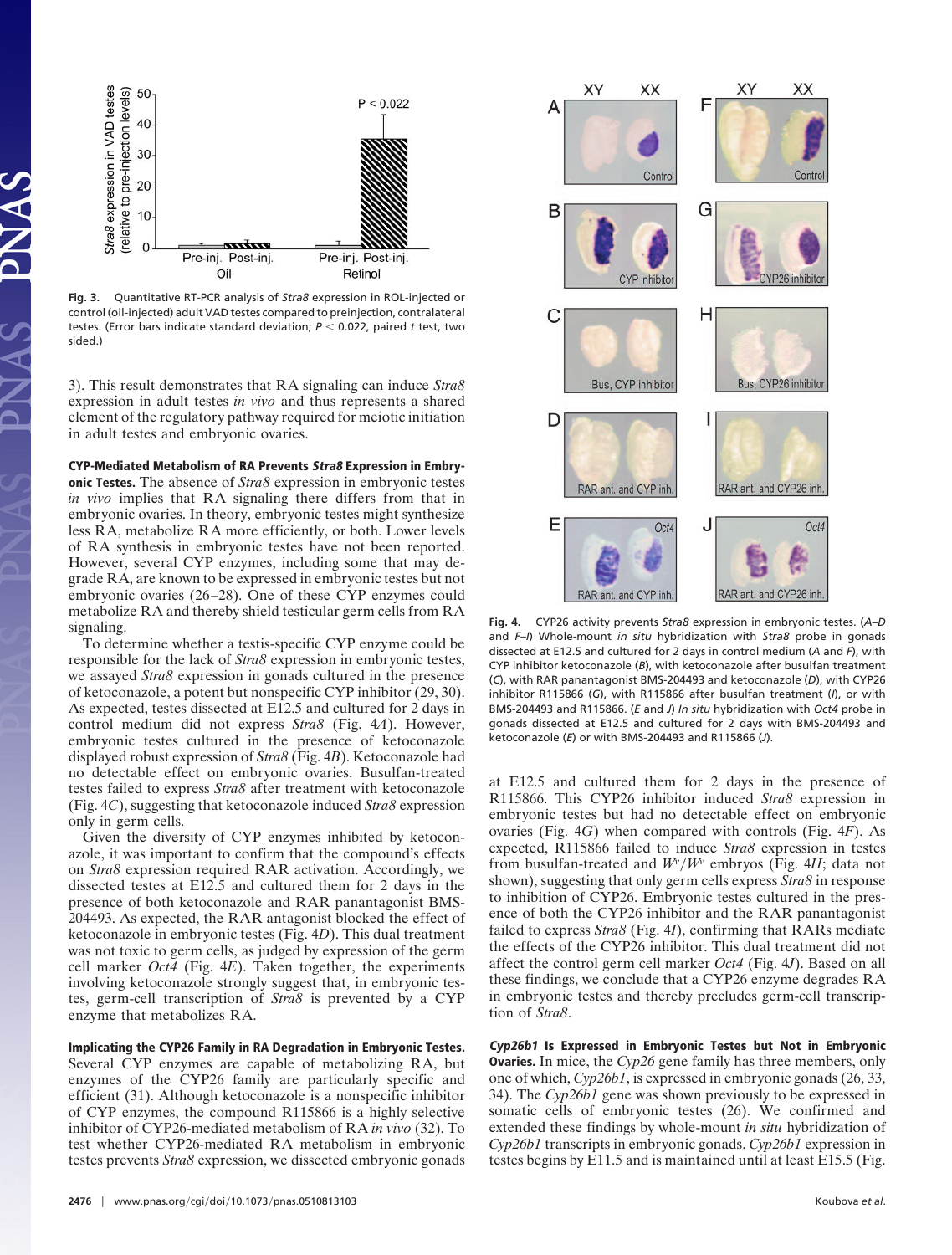

**Fig. 5.** Developmental time course of *Cyp26b1* expression in embryonic gonads as revealed by whole-mount *in situ* hybridization.

5). No expression of *Cyp26b1* in ovaries was seen during the same period (Fig. 5). Based on *Cyp26b1*'s unique expression pattern and our finding that inhibiting CYP26 activity induces *Stra8* expression in embryonic testes, we hypothesize that CYP26B1 is the RA-metabolizing enzyme responsible for delaying *Stra8* expression in embryonic testicular germ cells.

When a Y chromosome derived from Zalende mice is crossed onto a C57BL/6 genetic background, many of the resulting XYZAL embryos are partially sex-reversed, with ovotestes (2, 35, 36). An XY<sup>ŽAL</sup> ovotestis is typically comprised of a central region exhibiting testicular histology and two polar regions displaying ovarian histology (35, 36). Whole-mount *in situ* hybridization to XYZAL ovotestes revealed mutually exclusive realms of expression for *Stra8* and *Cyp26b1* (Fig. 6). *Stra8* expression is confined to the ovarian (polar) portions of the ovotestis, whereas *Cyp26b1* expression is limited to the testicular (central) region. Thus, *Stra8* and *Cyp26b1* appear to be expressed in nonoverlapping domains, consistent with the hypothesis that *Cyp26b1* activity prevents transcription of *Stra8*.

### **Discussion**

Based on the findings reported here, we propose a model in which RA signaling and metabolism regulate whether female and male germ cells initiate meiosis during embryogenesis (Fig. 7). The model posits that, in embryonic ovaries, RA induces germ cells to express *Stra8*, which in turn leads to initiation of meiosis. In embryonic testes, an enzyme of the CYP26 family, likely CYP26B1, degrades RA and thereby prevents expression of *Stra8* and precludes initiation of meiosis. According to our model, and as discussed below, both production and degradation of RA occur outside germ cells, in the somatic cells and tissues of the embryo. Thus, we propose that germ cells respond to sex differences in the RA environments offered by embryonic ovaries and testes.

Further, our findings in VAD mice suggest that meiotic initiation in adult testes may be regulated by a pathway similar to that operating in embryonic ovaries. In testes of VAD adult males, *Stra8* is significantly up-regulated in response to ROL, a precursor to RA (Fig. 3). Thus, at least a portion of the meiotic initiation pathway appears to be identical in the adult testis and embryonic ovary. The spermatogenic arrest observed in VAD adult males may be due in part to the absence of *Stra8* expression.



**Fig. 6.** *Stra8* and *Cyp26b1* expressed in nonoverlapping domains in E14.5 XYZAL ovotestes. *Stra8* is expressed in the polar ovarian regions. *Cyp26b1* is expressed in the central testicular region.

$$
CYP26(B1) \xrightarrow{OFF} \text{high [RA]} \longrightarrow \text{Strab}^{ON} \longrightarrow \text{Meiotic initiation}
$$

**Embryonic testis** 

$$
CYP26(B1) \xrightarrow{ON} \text{low [RA]} \longrightarrow \text{Strab} \xrightarrow{OFF} \text{No meiotic} \text{inification}
$$

**Fig. 7.** A proposed model for regulation of meiotic initiation in embryonic gonads.

Conversely, testis-wide induction of *Stra8* by RA may contribute to the spermatogenic synchronization observed in VAD animals after administration of ROL (17).

In the 1970s, Byskov and Saxen (37) suggested that a somatically generated ''meiosis inducing substance'' is present in the embryonic ovary, and that it is required for germ cells there to initiate meiotic prophase. However, other investigators noted that ectopic germ cells localized not in ovaries but in the adrenal glands, in the mesonephros, or even in embryonic lung aggregates, also initiated meiosis (1, 22, 38). These observations led investigators to argue that, if a meiosis-inducing substance existed, it must be present in all of these somatic contexts (22, 38). Alternatively, they suggested, germ cells in embryonic ovaries may initiate meiosis autonomously, without reference to somatic cues. Our findings suggest that RA is the somatically generated meiosis-inducing substance. RA is known to be present in many embryonic tissues, including adrenal gland (39, 40), mesonephros (41), and lung (42). Thus, our proposal that RA is the meiosis-inducing substance readily accounts for the ability of embryonic germ cells to initiate meiosis in diverse extragonadal sites.

Several findings lead us to suggest that RA, although somatically produced, acts directly on embryonic germ cells to induce expression of *Stra8*. As shown by other investigators, ectopic germ cells in diverse extragonadal sites initiate meiosis in the absence, or near absence, of gonadal somatic cells (22, 38). The simplest interpretation of these observations, together with our present findings, is that RA acts via RARs located in germ cells rather than signaling indirectly via gonadal somatic cells. In embryonic ovaries, RARs are readily detected in germ cells but are expressed at very low levels, if at all, in somatic cells (12). Indeed, the promoter of the *Stra8* gene contains two putative RAREs, raising the possibility that RA up-regulates *Stra8* transcription by binding to RARs directly engaged at the *Stra8* promoter.

We do not yet know the tissue source of the RA that (*i*) induces *Stra8* expression in embryonic ovaries and (*ii*) is eliminated by CYP26 activity in embryonic testes. Although the gonads themselves could synthesize RA, at least two possible extragonadal sources merit consideration. First, the embryonic adrenal gland, located just anterior to the gonad, is a site of robust RA synthesis during embryogenesis (39, 40). Could diffusion of RA from the embryonic adrenal gland account for the anterior-to-posterior wave of *Stra8* expression observed in the developing ovary (2)? Second, by studying mice carrying a *lacZ* transgene controlled by RAREs (43), we detected RA in the mesonephroi of both sexes at E11.5 and E14.5 (Fig. 8, which is published as supporting information on the PNAS web site), corroborating other investigators' findings (41). (Our assay did not reveal RA in the gonads of either sex at these time points, suggesting that RA concentrations are low in embryonic gonads or, perhaps more likely given our findings, that *RARE-lacZ* detection of RA is ineffective there.)

We discovered that germ cells in cultured embryonic testes will express *Stra8* if exposed to RA, to RAR agonists, or to inhibitors of CYP26 activity (Figs. 2 and 4). An important but unresolved question is whether such treatments of embryonic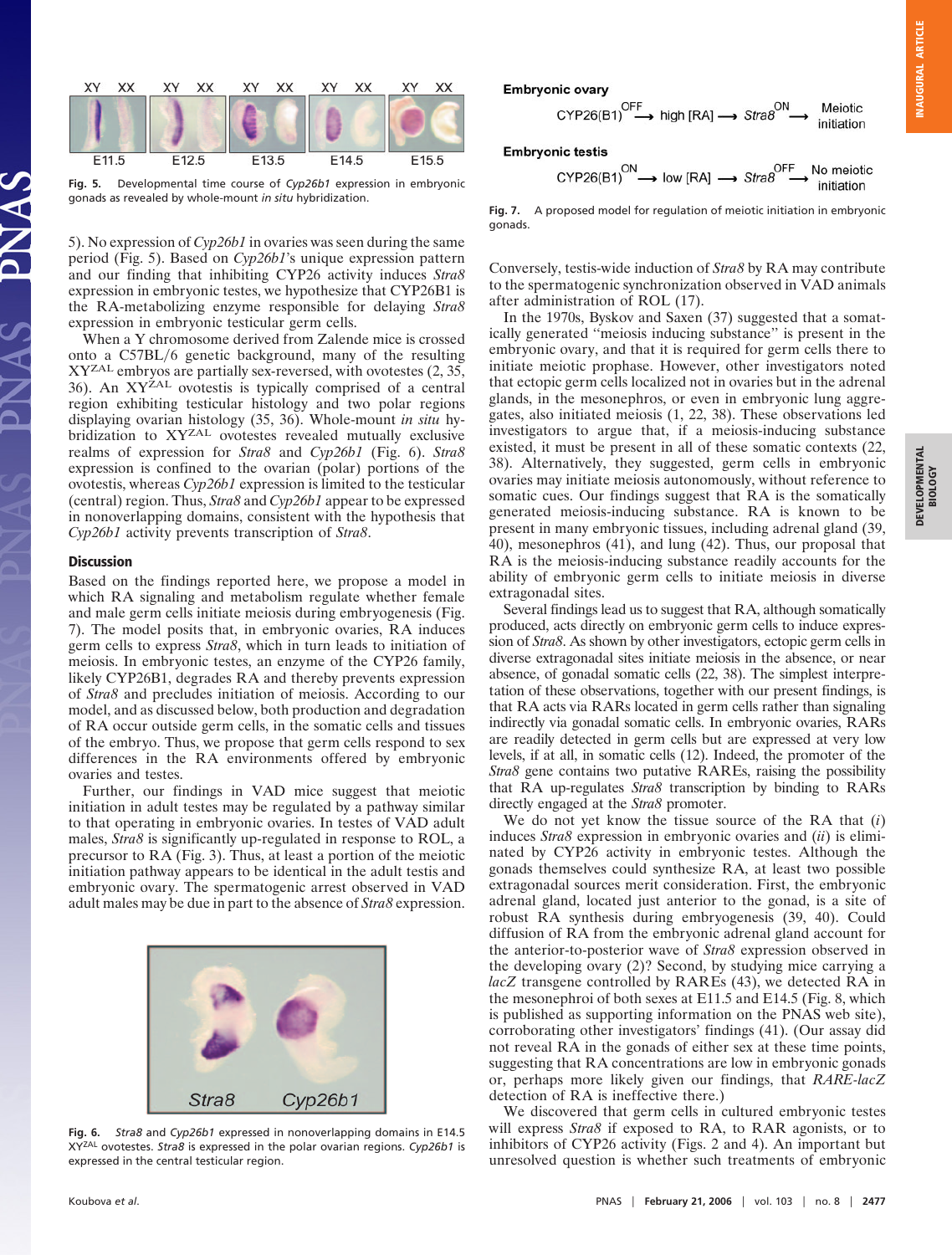testes will induce premature meiotic prophase. For example, in embryonic testes cultured in the presence of CYP26 inhibitor R115866, we observed some degree of chromatin condensation in a few cells (data not shown), but this was typically accompanied by and might potentially be confused with apoptosis. Further experiments will be required to determine whether inhibition of CYP26 activity induced *bona fide* meiotic prophase.

McLaren and Southee's results (22) suggested that the somatic cells of the embryonic testis inhibit germ cells from entering meiotic prophase. Our findings substantiate this hypothesis and identify CYP26-catalyzed degradation of RA as a central mechanism of meiotic inhibition. McLaren and Southee (22) have noted that the embryonic testes' ability to inhibit meiosis is lost if the architectural integrity of the testis cords, rings of somatic cells that enclose the germ cells, is mechanically disrupted. This observation accords with published data as to the site of *Cyp26b1* expression in testes. In early postnatal and adult testes, *Cyp26b1* expression is confined to the myoid cells that encircle the seminiferous tubules (14). Similarly, in embryonic testes, *Cyp26b1* is expressed in cells outside the developing testis cords (26). Taken together, these observations suggest the possibility that CYP26B1-expressing cells surrounding the testis cords form a catabolic barrier that prevents RA generated outside the cords from reaching the germ cells within. A similar barrier has been described in the adult testis (14).

How does our model (Fig. 7) relate to prevailing understandings of mammalian sex determination, specifically with respect to the role of *Sry*, the sex-determining gene on the Y chromosome? Viewed from the perspective of our present studies and model, *Sry* must function to ensure that cells surrounding the testis cords express *Cyp26b1*. *Sry* has been shown to function in the supporting cell lineage, which gives rise to the intratubular Sertoli cells (44, 45). Thus, we surmise that *Sry*'s role in regulating *Cyp26b1* expression is indirect, executed via signaling between somatic cells of different types.

## **Materials and Methods**

**Mice.** CD1 random-bred mice (Charles River Laboratories) were used in all embryonic gonad culture experiments, except where mutant strains are specified.  $Strab - / -$  embryos were generated by mating heterozygotes (A. E. Baltus, D.B.M., Y. C. Hu, M. L. Goodheart, A. E. Carpenter, D. G. de Rooij, and D.C.P., unpublished work). XY<sup>ZAL</sup> embryos with ovotestes were obtained by crossing Zalende/Ei males (The Jackson Laboratory) with C57BL/6 females to generate  $F_1$  hybrids.  $F_1$  males were then backcrossed to  $C57BL/6$  females to create N2  $XYZAL$ embryos with feminized gonads, as reported (2, 36). Embryos carrying a *RARE-lacZ* transgene were obtained from matings of *RARE-lacZ<sup>-/+</sup>* males (43) with CD-1 females.  $W/W^{\nu}$  (The Jackson Laboratory) embryos were obtained by mating heterozygotes.

**Embryo Collection and Sexing.** To establish timed matings, female mice were housed with male mice overnight. Noon of the day when a vaginal plug was evident was considered E0.5. E11.5 embryos were sexed by isolating DNA and using a multiplex PCR reaction involving two primer pairs. One pair of primers amplifies a 245-bp fragment of myogenin as an internal positive control (primer sequences: 5-TTACGTCCATCGTGGACAG-CAT-3' and 5'-TGGGCTGGGTGTTAGTCTTAT-3'). The second pair of primers amplifies a 342-bp segment of a Ychromosome repeat sequence (5-CAGTTACCAATCAACA-CATCAC-3' and 5'-CTGGAGCTCTACAGTGATGA-3').

**Germ Cell Depletion.** At 9.5 days postcoitum, pregnant females were injected i.p. with 200  $\mu$ l of 8 mg/ml busulfan (Sigma) in 50% dimethyl sulfoxide (23). Embryos from these busulfantreated mothers were dissected at E11.5 or E12.5.

**Embryonic Gonad Cultures and Treatments.** Pregnant mice were killed by cervical dislocation, and embryonic gonads were dissected out in PBS solution. Gonads were cultured atop 1.5- to 1.7-ml agar blocks, as described (46). The following compounds were dissolved in ethanol and stored in aliquots at  $-80^{\circ}$ C before use: all-trans RA (Sigma); RAR panantagonist BMS-204493; and selective RAR agonists BMS-194753, BMS-213309, and BMS-270394 (all gifts from Bristol-Myers Squibb). Ketoconazole (Sigma) and CYP26 inhibitor R115866 (a gift from Johnson and Johnson, New Brunswick, NJ) were dissolved in dimethyl sulfoxide and stored at room temperature before use. All compounds were added to the culture media surrounding the agar blocks at least 1 hour before freshly dissected gonads were deposited on the blocks. The concentrations of compounds in culture media were as follows: BMS-204493, 5  $\mu$ M; all-trans RA, 0.7  $\mu$ M; BMS-194753, 0.5  $\mu$ M; BMS-213309, 0.5  $\mu$ M; BMS-270394, 0.5  $\mu$ M; ketoconazole, 0.7  $\mu$ M; and R115866,  $0.7 \mu$ M. Control cultures were treated with ethanol and/or dimethyl sulfoxide, as appropriate.

**Histology and in Situ Hybridization.** Embryonic gonads for histological examination were dissected in PBS solution and cultured as described above. Gonads were then fixed in Bouin's solution at  $4^{\circ}$ C overnight, sectioned, and stained with hematoxylin/eosin.

For *in situ* hybridizations, embryonic gonads were dissected in PBS solution and fixed in 4% paraformaldehyde at 4°C overnight. Whole-mount *in situ* hybridizations were performed as reported (47). Digoxigenin-labeled RNA probes for *Stra8* and *Oct4* (2) were detected by using an alkaline phosphataseconjugated antidigoxigenin antibody and staining with BM purple alkaline phosphatase substrate (Roche Applied Science, Indianapolis).

**Analysis of Stra8 Expression in VAD Testes.** Adult female mice  $(129/SvJ,$  The Jackson Laboratory) were maintained on a VAD diet (Harlan Teklad, Indianapolis) for at least 2 weeks before mating and throughout pregnancy. Their male offspring were fed a VAD diet for 13–14 weeks. One testis was removed from each animal and cut into two pieces. One half was fixed in Bouin's solution for histological assessment of spermatogenesis. The other half was placed in TRIzol (Invitrogen) for RNA extraction and served as a preinjection control in RT-PCR analysis. Incisions were sealed and the animals allowed to recover for 24 h. Five animals with similarly deficient spermatogenesis (as judged by preinjection testicular histology) were selected for subsequent analysis. Three (experimental) animals were injected s.c. with 100  $\mu$ l of 15 mg/ml all-trans ROL acetate (Sigma) in 10% ethanol and sesame oil. Two (control) animals were injected with 100  $\mu$ l of 10% ethanol and sesame oil. The experimental and control animals' remaining testes were harvested 24 h after injection and placed in TRIzol for RNA extraction. Quantitative RT-PCR analysis was performed on a Prism 7000 System (Applied Biosystems) by using SYBR-green labeling. Each RNA sample was analyzed, in triplicate with *Stra8* primers that amplify a 151-bp product (primers: 5-GTTTCCTGCGTGTTCCA-CAAG-3' and 5'-CACCCGAGGCTCAAGCTTC-3') and control *Rps2* primers that amplify a 112-bp product (primers: 5'-CTGACTCCCGACCTCTGGAAA-3' and 5'-GAGCCT-GGGTCCTCTGAACA-3). *Stra8* expression was normalized to *Rps2* expression and compared in pre- and postinjection testes from each mouse.

We thank Janet Rossant (Mt. Sinai Hospital, Toronto) and Wellington Cardoso (Boston University, Boston) for *RARE-lacZ* reporter mice; Winston Bellott, Yueh-Chiang Hu, and Steve Rozen for help with statistical analysis; and Erika Anderson, Andrew Baltus, Leo DiNapoli, Mark Gill, Terry Hassold, Patricia Hunt, Julian Lange, Yanfeng Lin, Jacob Mueller, and Steve Rozen for critical reading of the manuscript. We thank Chris Zusi (Bristol-Myers Squibb) for helpful suggestions, Bristol-Myers Squibb for